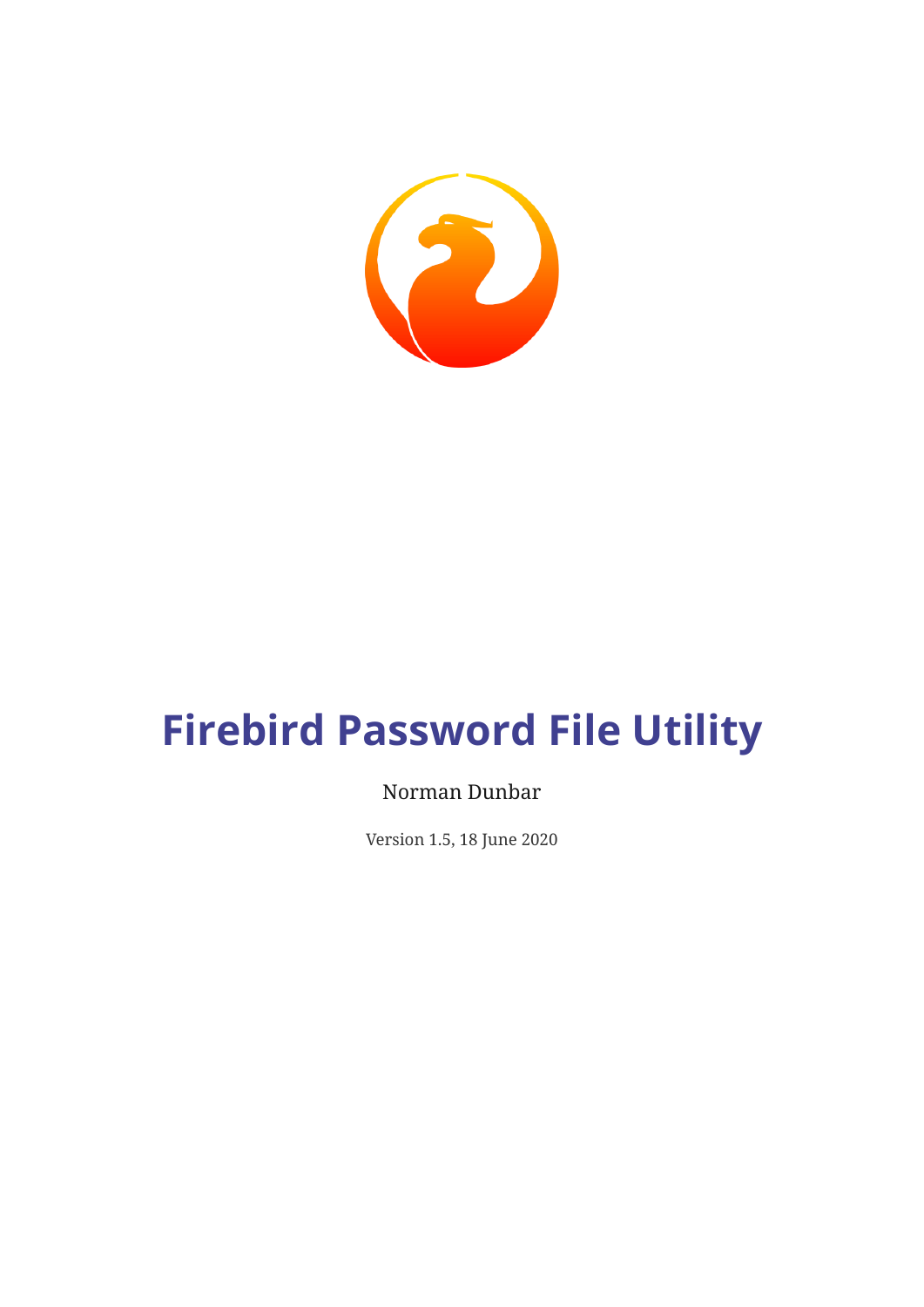## **Table of Contents**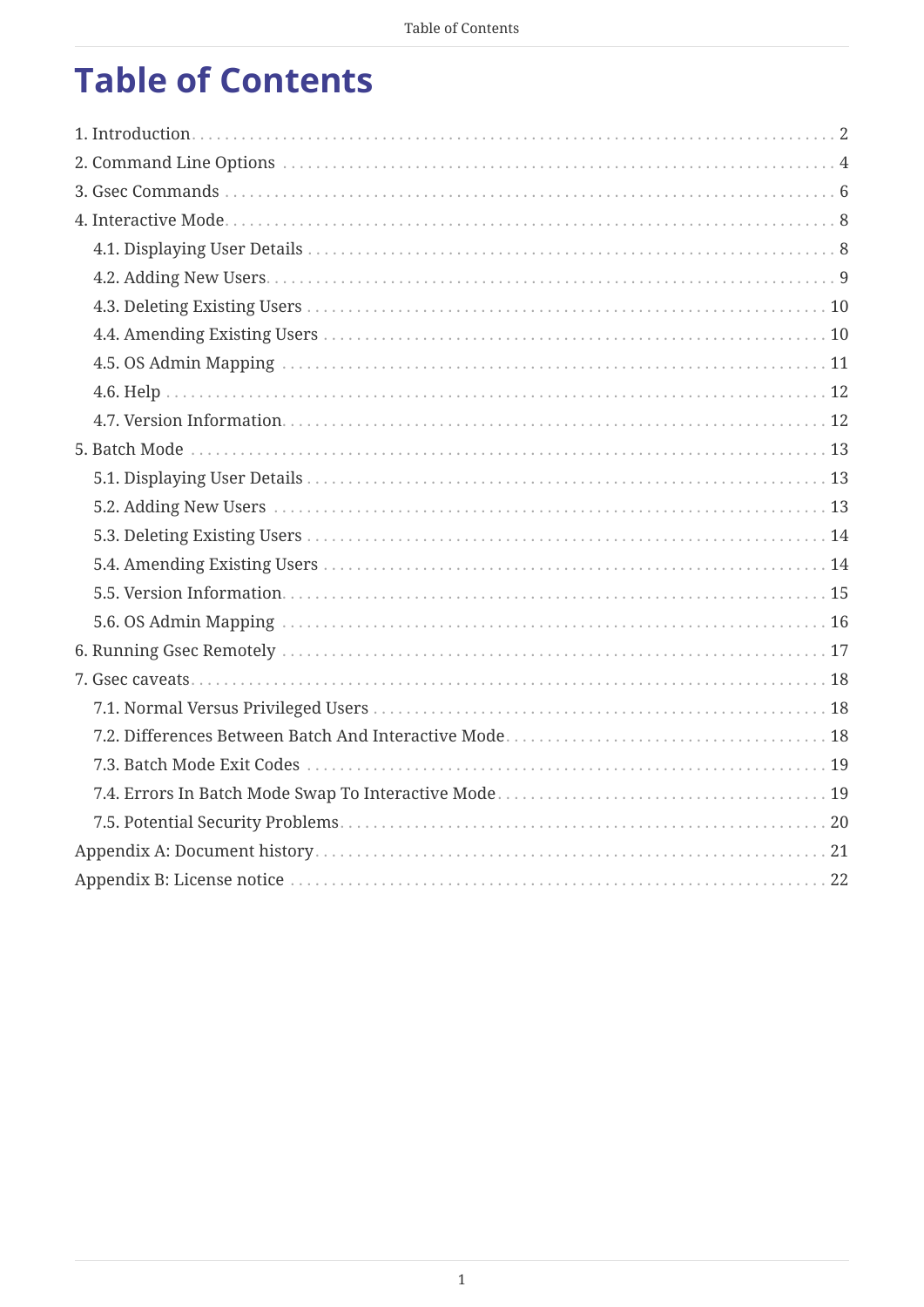## <span id="page-2-0"></span>**Chapter 1. Introduction**

Gsec is the security database manipulation utility. It allows the SYSDBA (or any privileged user) the ability to maintain user accounts for various Firebird databases. Using various options, users can be added, amended or deleted from the security database.

> A privileged user is an account on the database server which the Firebird engine considers to be privileged enough to automatically be given SYSDBA rights. At present there are four login names that are assumed to be privileged, these are:

- root
- firebird
- interbase
- interbas (without the 'e')

Normal users, ie all those accounts not listed above, can only see their own user details from version 2.0 of Firebird. They can, however, change their own passwords with the new version. Previously the SYSDBA had to make the changes on behalf of the users.



 $\mathbf{i}$ 

It is possible on some operating systems that users will not be able to run gsec, even if they know the SYSDBA password. This is because those operating systems allow the system administrator to set file system permissions which prevent execution of certain programs and utilities for security reasons.

The Firebird database holds details of all users in a single security database. This is located on the server in a normal Firebird database named security.fdb for Firebird 1.5 or security2.fdb for Firebird 2.0 onwards. The default locations for this file are:

- C:\Program Files\Firebird\Firebird\_1\_5 for Windows (Change '1\_5' to suit your Firebird version)
- /opt/firebird for Linux and other Unix systems.

The gsec utility manipulates data in the table(s) in the security database, and by doing so, allows users to be added, amended and deleted from the system.

Up until Firebird 2.0, it used to be possible to use isql to connect directly to the security database as the SYSDBA user. This is no longer possible, even if you have the SYSDBA username and password and/or are logged in as a privileged user.

Like most of the command line utilities supplied with Firebird, gsec can be run in interactive or batch mode and has a help screen showing all of the utility's options, we'll be seeing that a little later on.

In the remainder of this manual we shall discuss the following:

- Command line options for gsec.
- Gsec commands and their parameters.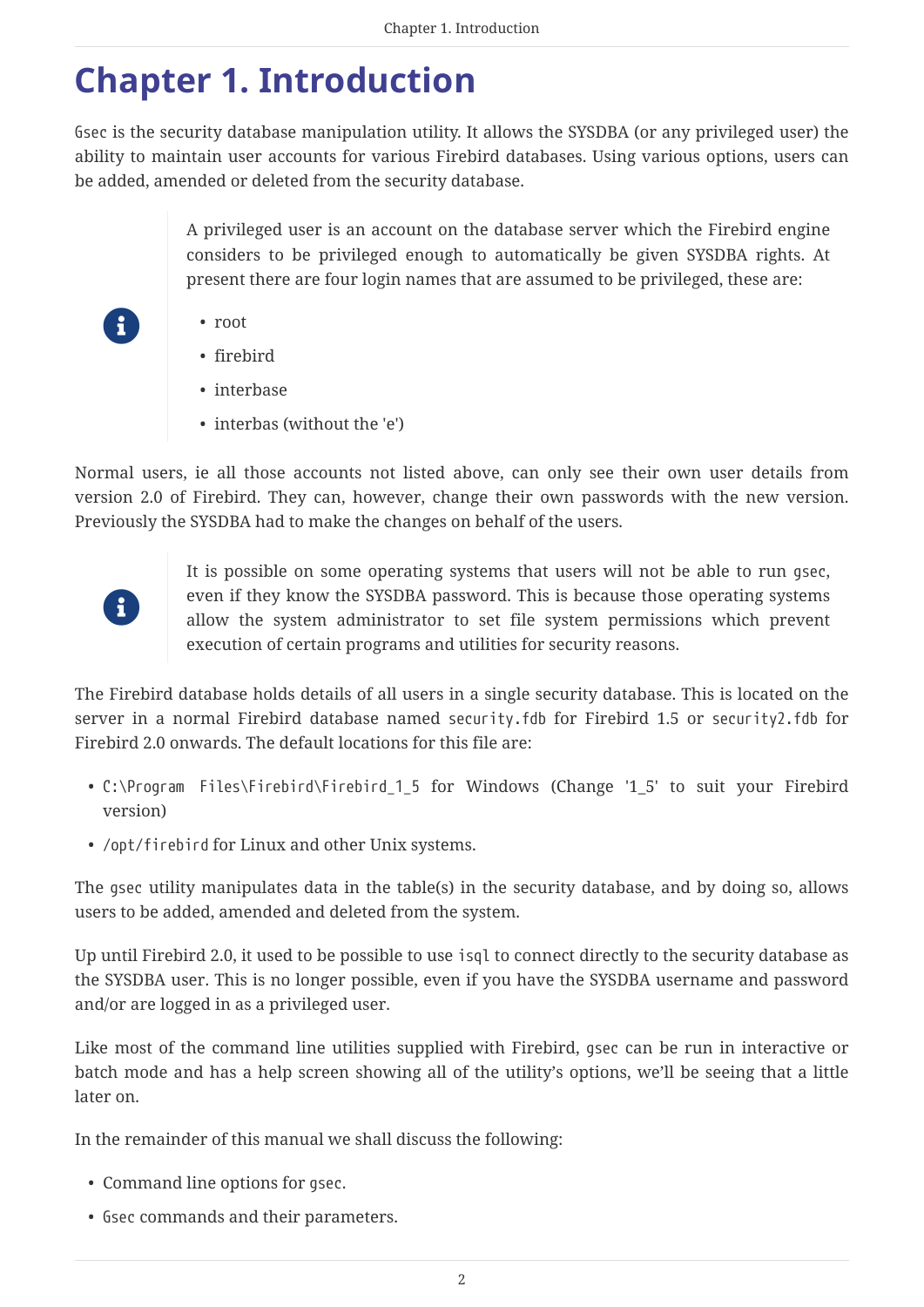- Running gsec in interactive or batch modes, both of which allow you to :
	- Display user details.
	- Amend user details.
	- Add new users.
	- Delete existing users.
- Using gsec to administer a remote security database.
- Some caveats, gotchas and foibles of gsec.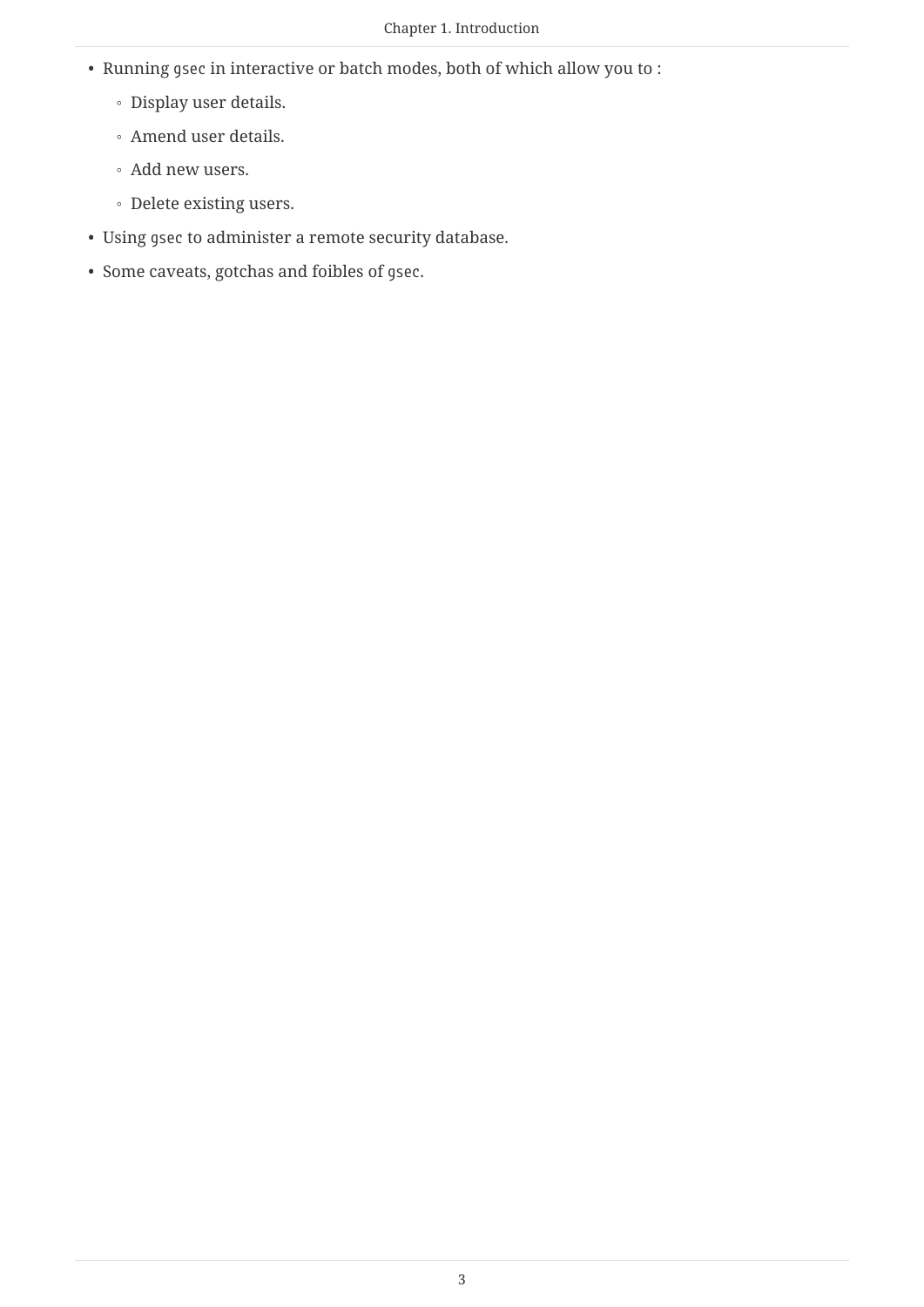## <span id="page-4-0"></span>**Chapter 2. Command Line Options**

Regardless of the mode that gsec is run in, there are a number of options that can be supplied on the command line. These are:

#### **-user <username>**

Allows the username of the SYSDBA user to be specified if the database is to be modified, or a normal username if the database is to be displayed only. This need not be supplied if ISC\_USER and ISC\_PASSWORD environment variables exist and have the correct values.

#### **-password <password>**

Supplies the password for the username specified above. This need not be supplied if ISC\_USER and ISC\_PASSWORD environment variables exist and have the correct values.

#### **-fe[tch\_password] <password file name> | stdin | /dev/tty**

This switch causes the password for the appropriate user to be read from a file as opposed to being specified on the command line. The file name supplied is *not* in quotes and must be readable by the user running gsec. If the file name is specified as stdin, then the user will be prompted for a password. On POSIX systems, the file name /dev/tty will also result in a prompt for the password.



Firebird 2.5 onwards.

#### **-role <SQL role name>**

Allows the specification of the role to be used by the connecting user.

#### **-database <server:security database name>**

You can specify the full pathname of a security database to gsec and this will allow you to remotely administer the users for that server. The whole parameter should be enclosed in quotes if there are any spaces in the path to the security database.

**-z**

Displays the version number of the gsec utility.

#### **-help or -?**

Help displays the following screen of information: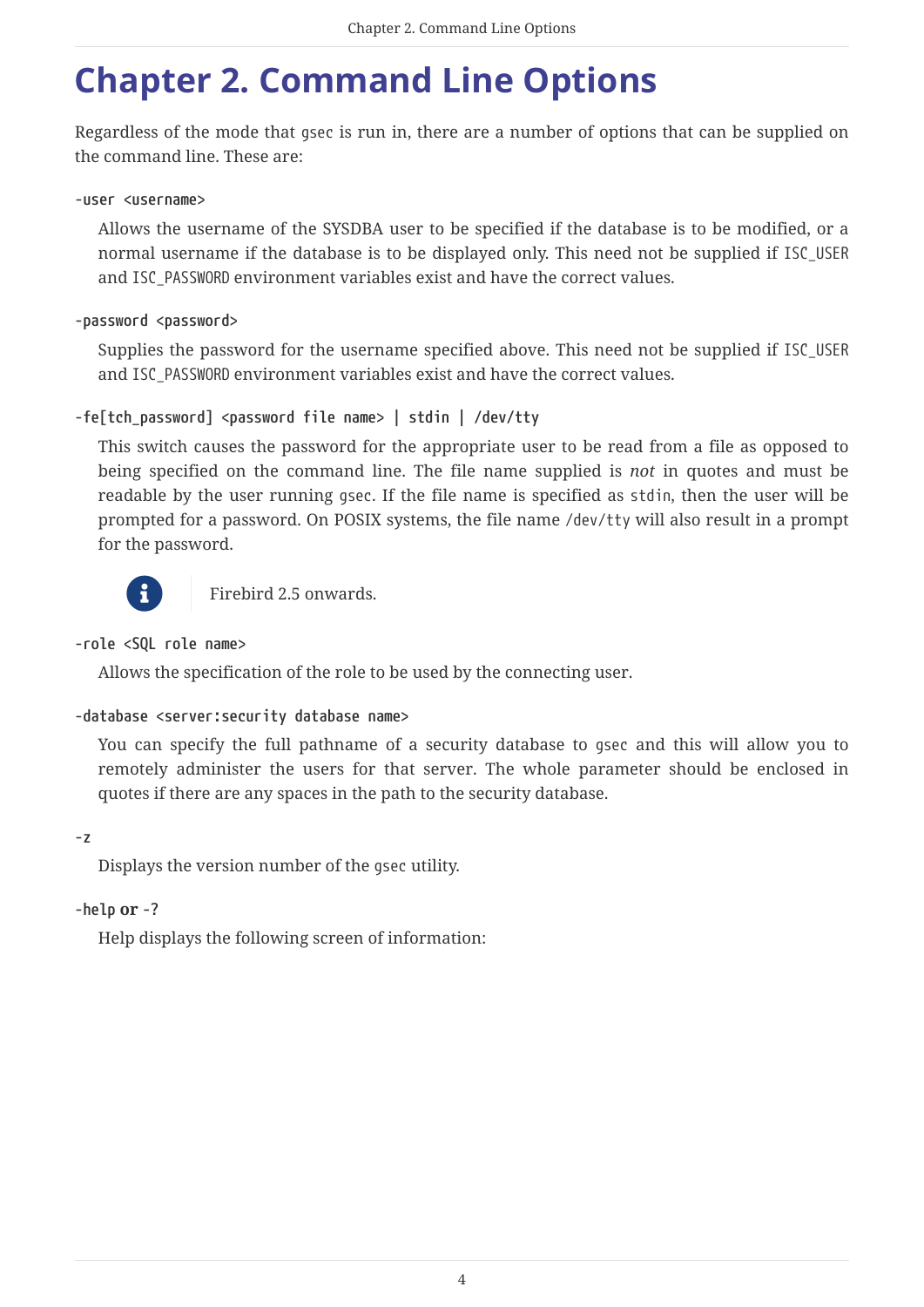```
gsec utility - maintains user password database
     command line usage:
     qsec [ <options> ... ] <command> [ <parameter> ... ]
     interactive usage:
       gsec [ <options> ... ]
       GSEC>
     <command> [ <parameter> ... ]
     available options:
       -user <database administrator name>
       -password <database administrator password>
       -fetch_password <file to fetch password from>
       -role <database administrator SQL role name>
       -trusted (use trusted authentication)
       -database <database to manage>
       -z
     available commands:
       adding a new user:
       add <name> [ <parameter> ... ]
       deleting a current user:
         delete <name>
       displaying all users:
         display
       displaying one user:
         display <name>
       modifying a user's parameters:
       modify <name> <parameter> [ <parameter> ... ]
       changing admins mapping to RDB$ADMIN role in security database:
         mapping {set|drop}
       help:
         ? (interactive only)
         help
       displaying version number:
         z (interactive only)
       quit interactive session:
         quit (interactive only)
     available parameters:
       -pw <password>
       -uid <uid>
       -gid <uid>
       -fname <firstname>
       -mname <middlename>
       -lname <lastname>
       -admin {yes|no}
```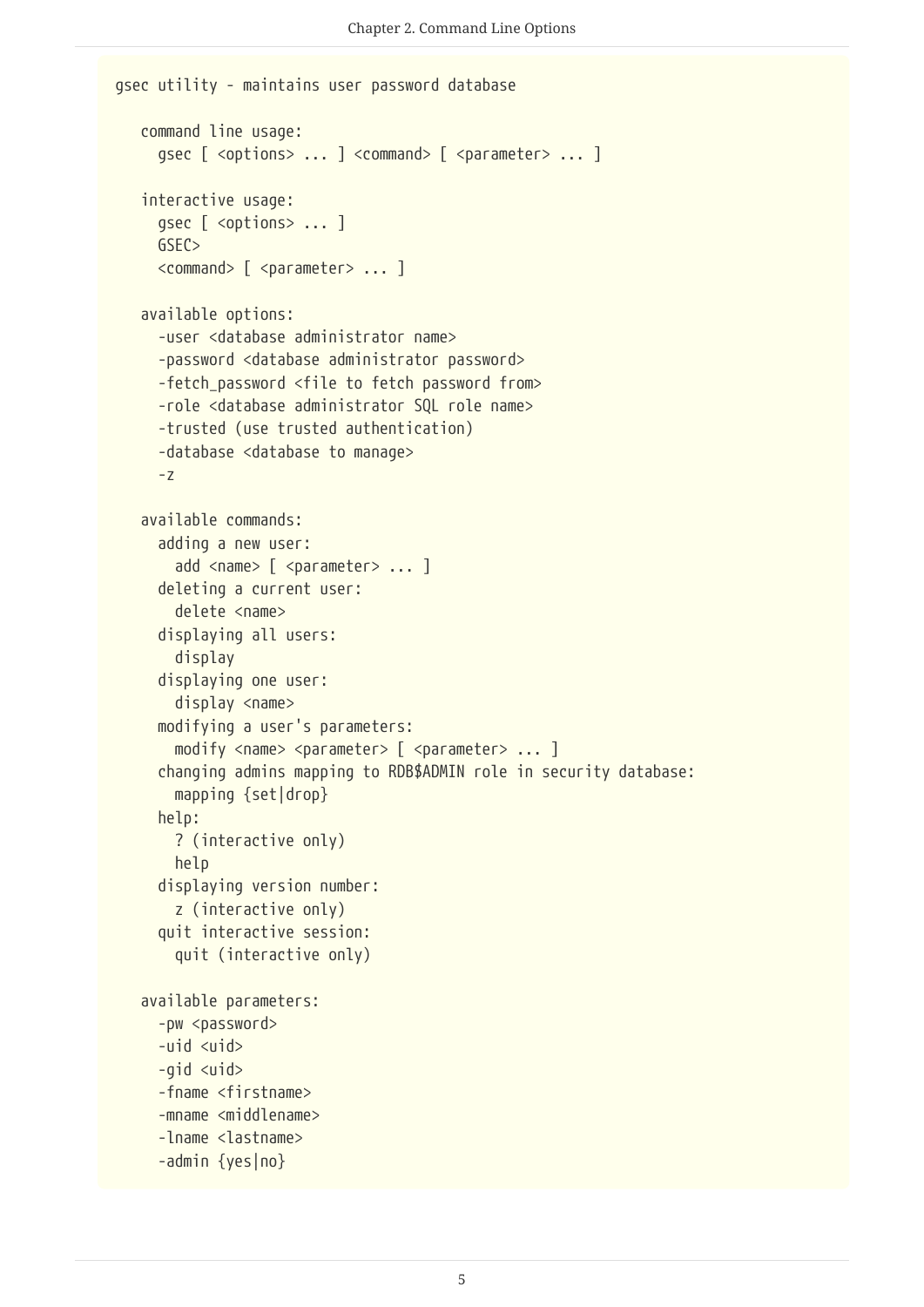## <span id="page-6-0"></span>**Chapter 3. Gsec Commands**

After the assorted options, comes the command that you wish to run. The following commands are available in both batch and interactive modes, but for interactive mode the leading minus sign is not required.

```
-add <name> [ <parameter> … ]
```
This command adds a new user to the database. You may optionally add other details such as first, middle and last names plus a password for the new user, all in the same add command. Alternatively, you may add a user then modify it to fill in the missing details.

**-delete <name>**

This command removes the named user from the database. All details of the user are removed and cannot be undone unless you add the user back again.

```
-display [ <name> ]
```
This command displays the details of a single named user, or all users in the database. The password is never displayed.

```
-modify <name> <parameter> [ <parameter> … ]
```
The *name* option is how you wish the user to be known when connecting to Firebird databases.

Some of the above commands take parameters and these are one, or more, of the following:

#### **-pw <password>**

This parameter lets you supply a new password for the user. If you omit the password, the current one will be removed and the user will be unable to login to any Firebird databases at all. The password can be up to 8 characters long, but when supplying one to gsec, or logging into databases, the characters after the eighth are simply ignored.

**-uid <uid>, -gid <gid>**

-uid and -gid are used on some POSIX systems to enter the Unix userid and groupid as found in /etc/passwd and /etc/group configuration files. If not supplied, these default to zero.

**-fname [ <first name> ]**

This parameter allows you to store the user's first name in the database. This helps when identifying users from their login name — which may be abbreviated. You can delete a first name by not supplying a name.

```
-mname [ <middle name> ]
```
This parameter allows you to store the user's middle name in the database. This helps when identifying users from their login name — which may be abbreviated. You can delete a middle name by not supplying a name.

```
-lname [ <lastname> ]
```
This parameter allows you to store the user's last name in the database. This helps when identifying users from their login name — which may be abbreviated. You can delete a last name by not supplying a name.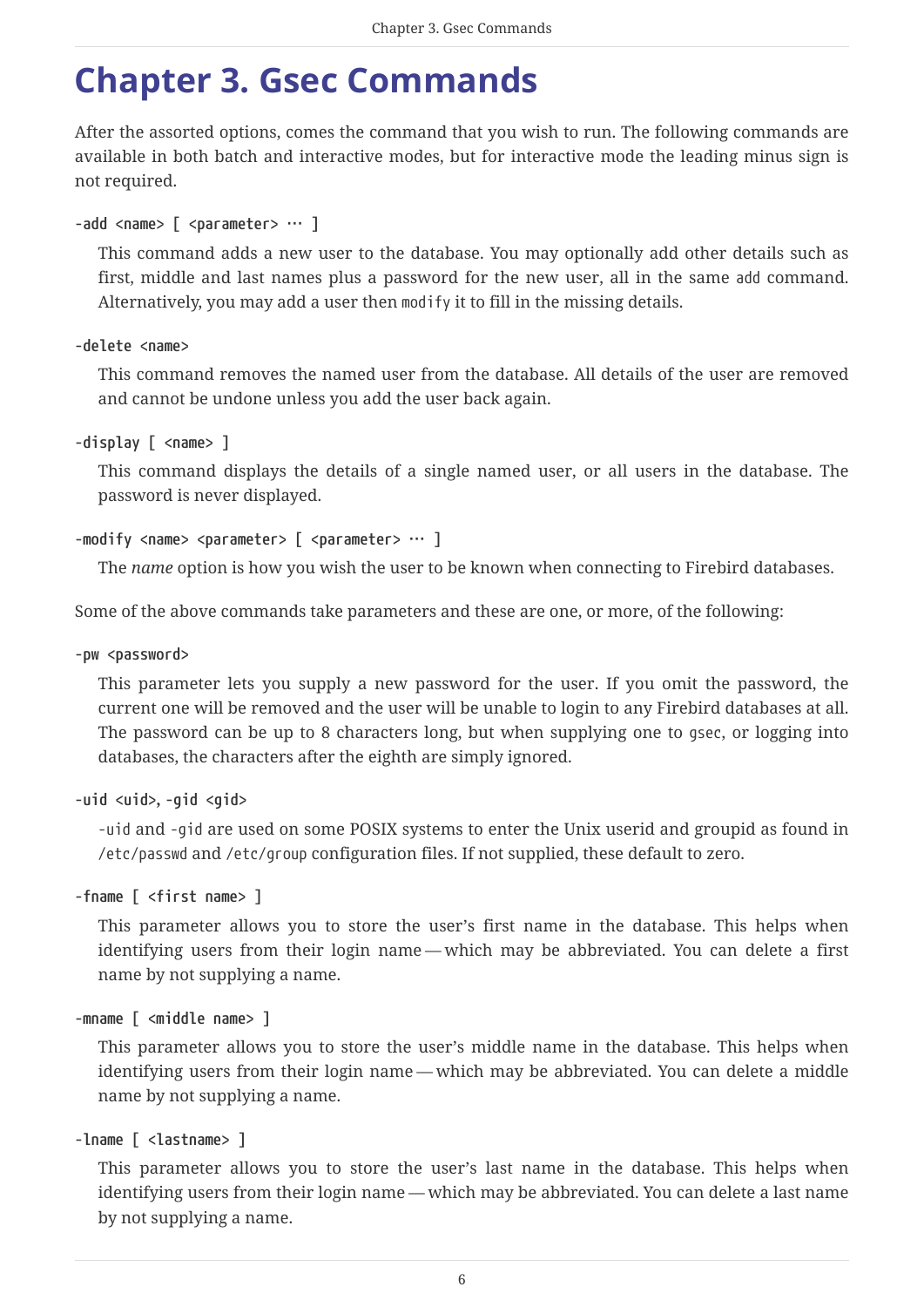**-admin yes | no**

This parameter allows you to specify whether or not the user will be granted the RDB\$ADMIN role.



Firebird 2.5 onwards.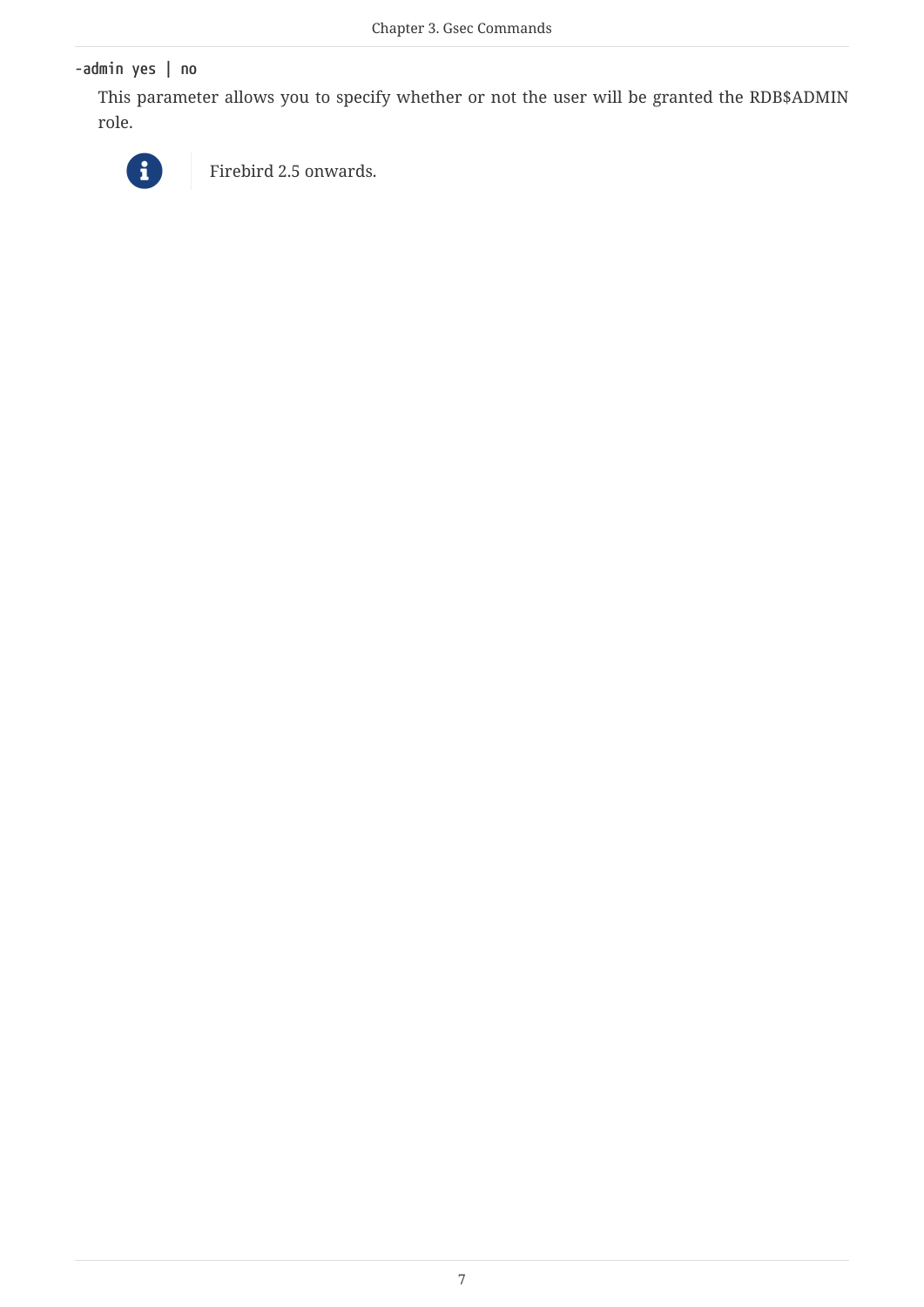## <span id="page-8-0"></span>**Chapter 4. Interactive Mode**

To run gsec in interactive mode, start the utility using the command line:

```
C:\>gsec -user sysdba -password masterkey
GSEC>
```
The GSEC> prompt shows that the utility is waiting for a command. The -user and -password options are those of the user who wishes to manipulate the security database. Obviously, the username supplied must be a valid SYSDBA user if updates are to be carried out. Normal users may only read the database.

> With Firebird 1.5 and Windows Vista this may not work correctly and an 'unavailable database' error will be displayed. The problem is caused by trying to use the IPCServer transport implemented in Firebird 1.5 which doesn't work on Vista. The solution is to use TCP local loopback.

- Put an alias in aliases.conf for the path to your security.fdb, e.g. sec = C:\Program Files\Firebird\Firebird\_1\_5\security.fdb.
- Call gsec using gsec -database localhost:sec -user SYSDBA -password masterkey

As localhost may not be available on some Vista workstations you may have to change localhost in the command above to use the actual host name or the IP address of the Vista computer.

To exit gsec in interactive mode, the quit command is used:

```
GSEC> quit
C: \>
```
The following sections show how to carry out various commands in interactive mode. It is assumed that you are already running the utility as a SYSDBA user.

### <span id="page-8-1"></span>**4.1. Displaying User Details**



From Firebird 2.5 onwards, the display command shows an additional column named admin. This shows the text admin where a user has been granted the RDB\$ADMIN role either within the database, or by using gsec. In the following examples, where it is necessary to show this detail, it will be shown, otherwise, all output examples are as per Firebird 2.0.

To display all users in the security database the command, and it's output are:



 $\mathbf{i}$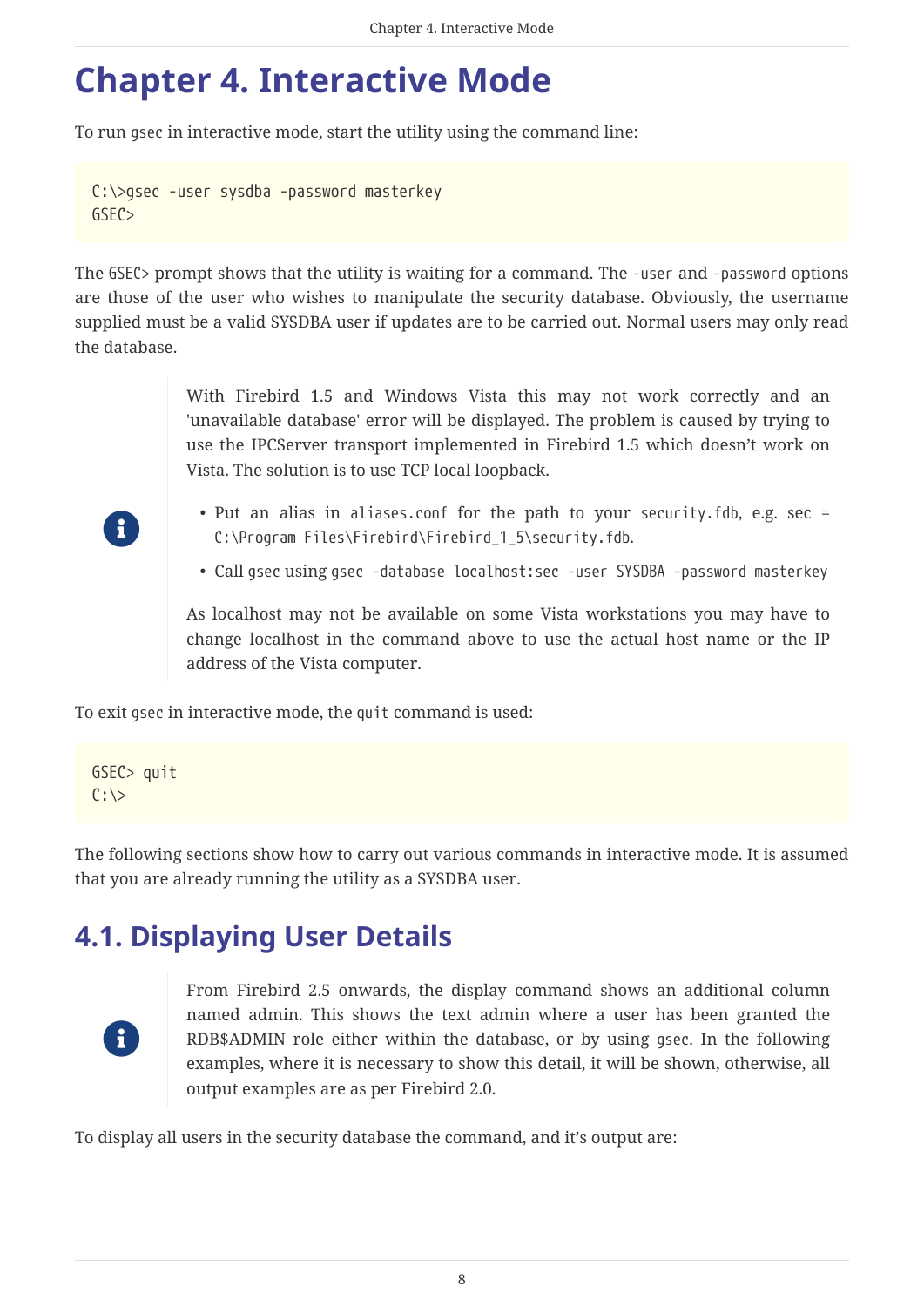| GSEC> display<br>user name |   |   | uid gid full name    |
|----------------------------|---|---|----------------------|
|                            |   |   |                      |
| <b>SYSDBA</b>              | Ø | Ø |                      |
| <b>NORMAN</b>              | Ø | 0 | Norman Dunbar        |
| EPOCMAN                    | Ø | Ø | Benoit Gilles Mascia |
| GSFC                       |   |   |                      |

To display details of a single user, pass the username as a parameter to the display command.

| GSEC> display epocman<br>user name |   |   | uid gid full name    |
|------------------------------------|---|---|----------------------|
| <b>FPOCMAN</b><br>GSFC             | 0 | 0 | Benoit Gilles Mascia |

If you enter the name of a non-existent user as a parameter of the display command, nothing is displayed and gsec remains in interactive mode.

```
GSEC> display alison
GSEC>
```
#### <span id="page-9-0"></span>**4.2. Adding New Users**

When adding a new user in interactive mode, nothing is displayed to confirm that the user was indeed added. You need to use the display or display <name> commands to make sure that the user was added successfully.

| GSEC> add newuser -pw newuser -fname New -lname User<br>GSEC |     |               |
|--------------------------------------------------------------|-----|---------------|
|                                                              |     |               |
| GSEC> display newuser<br>user name                           | uid | gid full name |
| <b>NEWUSER</b><br>GSEC                                       | 0   | 0<br>New User |

From Firebird 2.5 onwards, a new role — RDB\$ADMIN — has been added to the security database. Gsec allows you to indicate whether new users are assigned this role. The display command has also been modified to show whether a user had this role or not.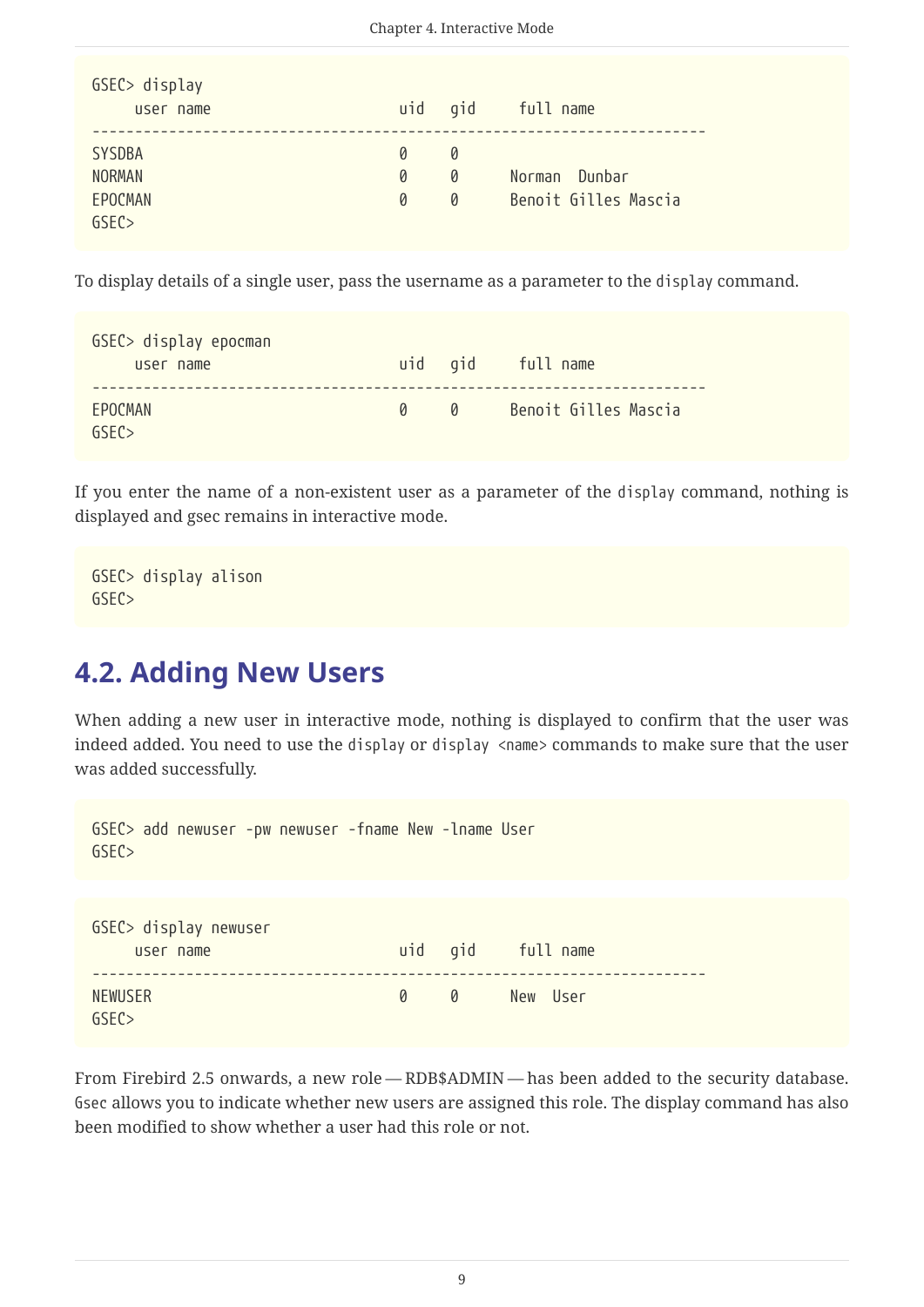```
GSEC> add newadmin -pw secret -fname New -mname admin -lname User -admin yes
GSEC>
```

| GSEC> display newadmin<br>user name |   | uid gid admin full name |                |
|-------------------------------------|---|-------------------------|----------------|
| NEWADMIN<br>GSEC                    | 0 | 0 admin                 | New admin User |

#### <span id="page-10-0"></span>**4.3. Deleting Existing Users**

When deleting a user in interactive mode, there is no confirmation that the user has been deleted. You should use the display or display <name> command to check.

| GSEC> delete newuser<br>GSEC |     |   |                      |
|------------------------------|-----|---|----------------------|
|                              |     |   |                      |
| GSEC> display                |     |   |                      |
|                              |     |   |                      |
| user name                    | uid |   | gid full name        |
|                              |     |   |                      |
| <b>SYSDBA</b>                | 0   | 0 |                      |
| <b>NORMAN</b>                | 0   | 0 | Norman Dunbar        |
| EPOCMAN                      | 0   | 0 | Benoit Gilles Mascia |
| GSEC                         |     |   |                      |

If, on the other hand, you try to delete a non-existing user, gsec will display an error message, and exit.

```
GSEC> delete newuser
record not found for user: NEWUSER
```
 $C: \>$ 

#### <span id="page-10-1"></span>**4.4. Amending Existing Users**

Existing users can have one or more of their password, first name, middle name or lastname amended. There is no confirmation that your modification has worked, so you must use one of the display commands to determine how well it worked.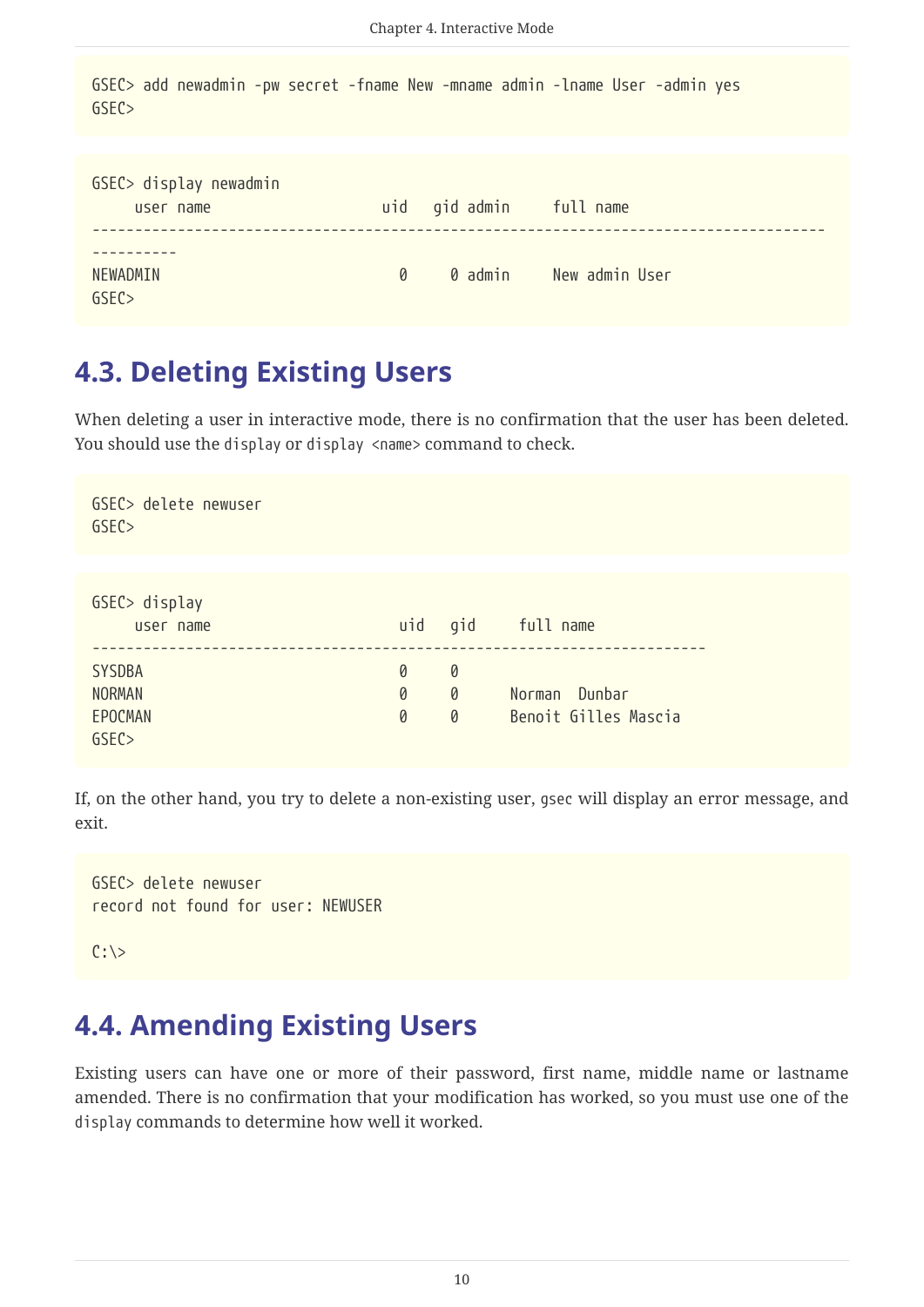GSEC> modify norman -pw newpassword GSEC>

GSEC> modify norman -mname MiddleName -fname Fred GSEC>

| GSEC> display norman<br>user name |   | uid gid full name      |
|-----------------------------------|---|------------------------|
| NORMAN<br>GSFC                    | 0 | Fred MiddleName Dunbar |

If you wish to remove one or more of a user's attributes, don't pass a (new) value for that attribute.

GSEC> modify norman -mname -fname -lname

| GSEC> display norman |                   |                   |
|----------------------|-------------------|-------------------|
| user name            |                   | uid gid full name |
|                      |                   |                   |
| <b>NORMAN</b>        | $\Omega$ $\Omega$ |                   |
| GSEC                 |                   |                   |

Now I can be known as 'the man with no name', just like Clint Eastwood !

From Firebird 2.5 onwards, a user's admin rights can be modified using this command:

GSEC> modify norman -admin yes

| GSEC> display norman<br>user name |   | uid gid admin full name |                |
|-----------------------------------|---|-------------------------|----------------|
| <b>NORMAN</b><br>GSEC             | 0 | 0 admin                 | New admin User |

#### <span id="page-11-0"></span>**4.5. OS Admin Mapping**



Firebird 2.5.

Since Firebird 2.1, Windows domain administrators have had *full* access to the user management functions. This meant that when an admin user connected to the server and then used gsec, they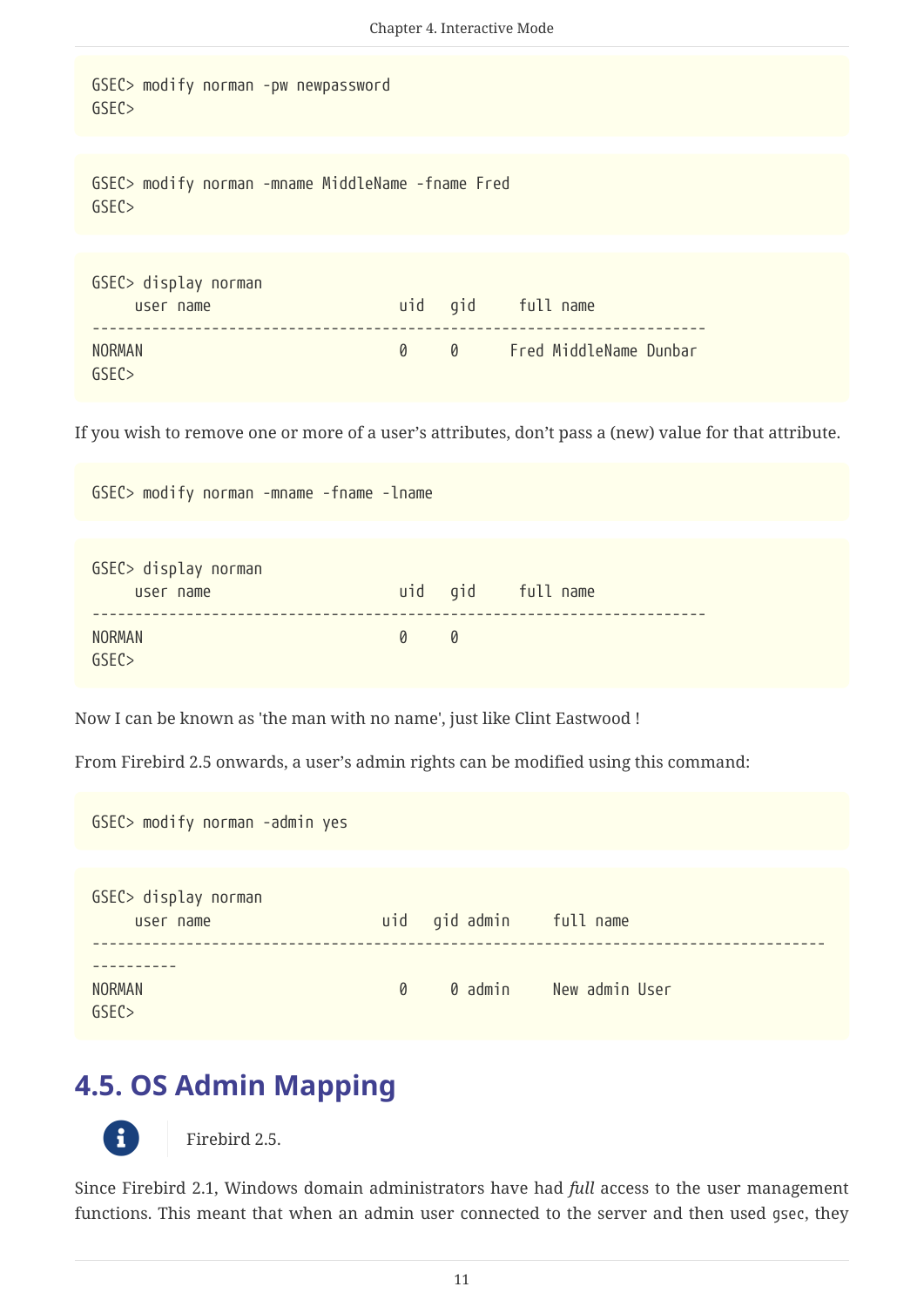had the ability to modify *any* user account in the security database.

From Firebird 2.5 they do *not* get these privileges automatically unless the DBA has configured the security database to make it happen automatically. This is done either in isql as follows:

```
SQL> SQL> alter role rdb$admin set auto admin mapping;
SQL> commit;
```
The command above will cause all Windows Administrator accounts to automatically have full access to the user management functions. The automatic mapping can be revoked as follows:

```
SQL> SQL> alter role rdb$admin drop auto admin mapping;
SQL> commit;
```
The functionality of the above isql commands can also be set using gsec, as follows, by using the -mapping command. The command takes a parameter of set or drop accordingly.

GSEC> mapping set

or:

GSEC> mapping drop

#### <span id="page-12-0"></span>**4.6. Help**

The help command, in interactive mode, displays the same help screen as shown above. From Firebird 2.5, this can be abbreviated to a single question mark.

#### <span id="page-12-1"></span>**4.7. Version Information**

The version of gsec can be obtained using the z command.

```
GSFC > zgsec version WI-V1.5.0.4306 Firebird 1.5
GSEC>
```
Or, in gsec from Firebird 2.5:

```
GSEC> z
gsec version LI-V2.5.0.26074 Firebird 2.5
GSEC>
```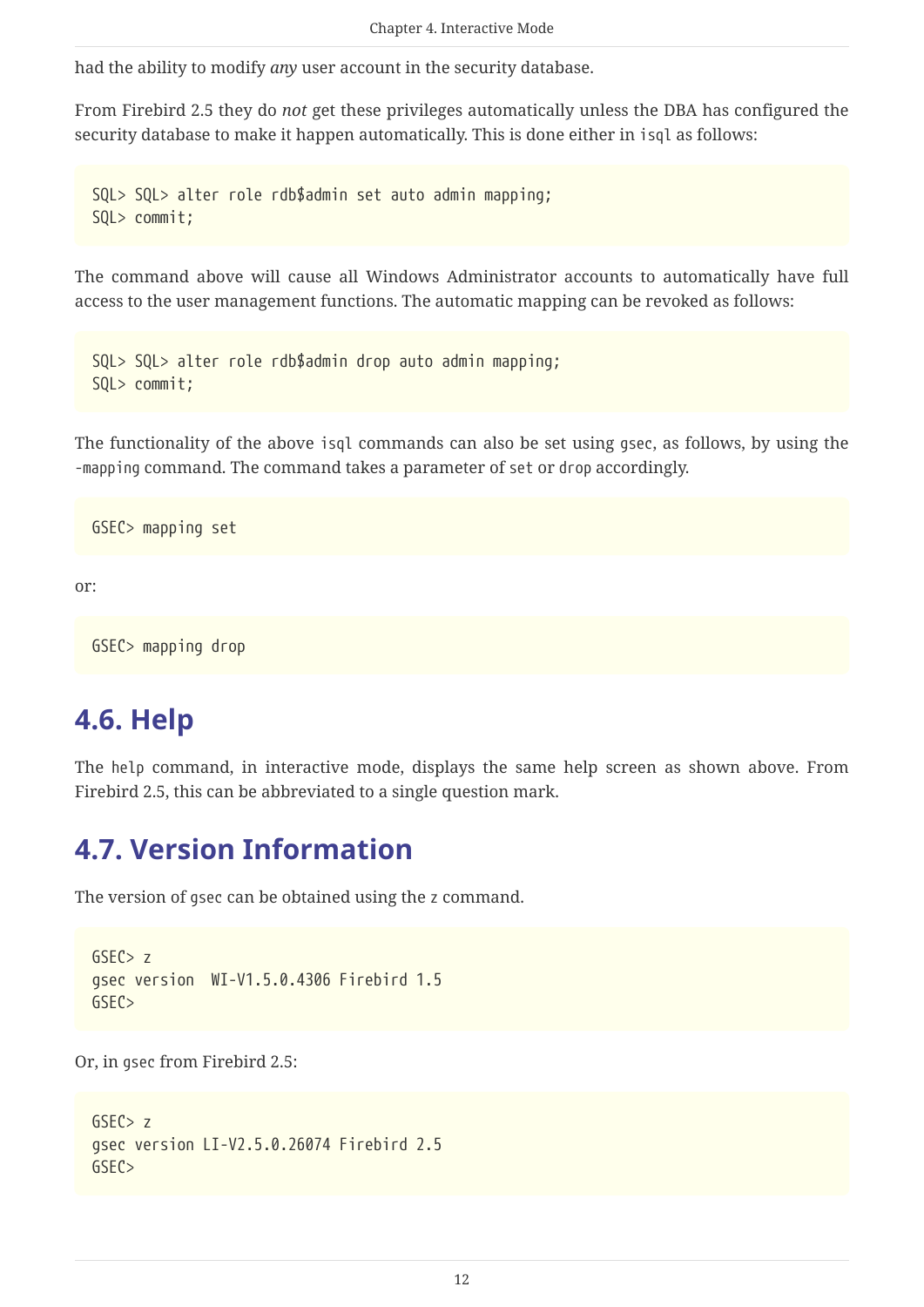### <span id="page-13-0"></span>**Chapter 5. Batch Mode**

8

In the following descriptions of batch mode operations, assume that I have set the ISC\_USER and ISC\_PASSWORD environment variables. This allows gsec to be run without always having to specify the -user and -password switches. This in turn reduces the amount of code on the command line, which means that when this XML file is rendered into pdf, all the command line will fit on the width of an A4 page.

It is not secure to have these variables set all the time, so don't do it !



If you are using gsec from Firebird version 1.5 (and possibly version 1.0 as well) then when you are running in batch mode, you may think that you can check the result of an operation by checking %ERRORLEVEL% in Windows, or \$? in various flavours of Unix. This doesn't work. The result is always zero.

In gsec from Firebird version 2.0 onwards, this problem is fixed and the exit code will be zero for everything was ok, or a non-zero value for error conditions.

In batch mode, the command line to run gsec is as follows :

```
qsec [ <options> ... ] <command> [ <parameter> ... ]
```
### <span id="page-13-1"></span>**5.1. Displaying User Details**

To display all users in the security database the command, and its output are:

| $C:\zeta>g$ sec -display<br>user name     |             | uid gid     | full name                             |
|-------------------------------------------|-------------|-------------|---------------------------------------|
| <b>SYSDBA</b><br><b>NORMAN</b><br>EPOCMAN | Ø<br>Ø<br>Ø | N<br>Ø<br>Ø | Norman Dunbar<br>Benoit Gilles Mascia |

To display details of a single user, pass the username as a parameter to the display command.

| $C:\>g$ sec -display epocman<br>user name |            | uid gid full name    |
|-------------------------------------------|------------|----------------------|
| FPOCMAN                                   | $\sqrt{a}$ | Benoit Gilles Mascia |

#### <span id="page-13-2"></span>**5.2. Adding New Users**

When adding a user in batch mode, there is no confirmation that the user has been added. You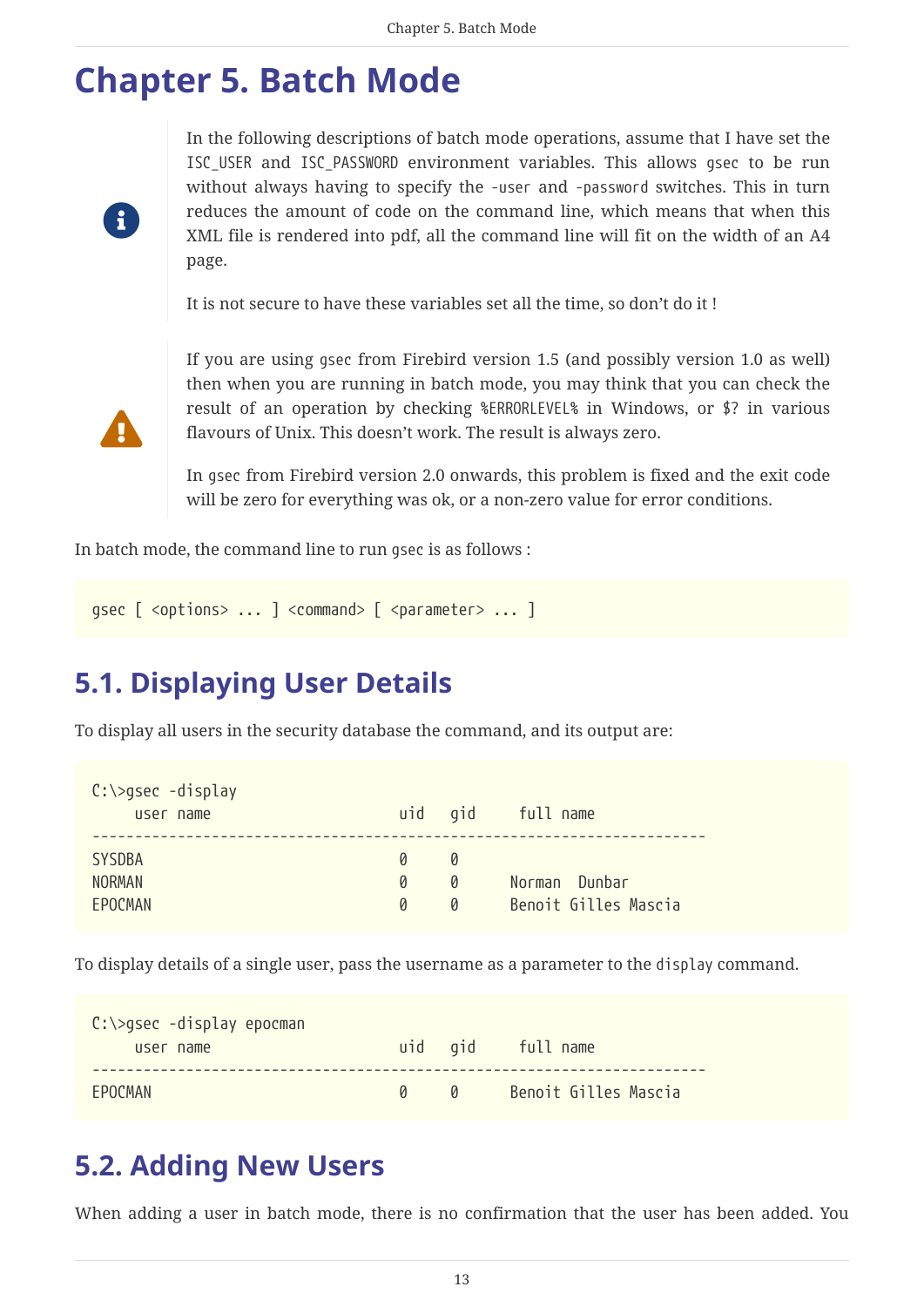```
Chapter 5. Batch Mode
```
should use the -display or -display <name> command to check.

C:\>gsec -add newuser -pw newuser -fname New -lname User

| $C:\>g$ sec -display<br>user name | uid gid |   | full name            |
|-----------------------------------|---------|---|----------------------|
| <b>SYSDBA</b>                     | 0       | 0 | Norman Dunbar        |
| <b>NORMAN</b>                     | 0       | 0 | - Ilser              |
| <b>NEWUSER</b>                    | 0       | 0 | New                  |
| EPOCMAN                           | 0       | 0 | Benoit Gilles Mascia |

Under Firebird 2.5, the -admin parameter may be specified:

C:\>gsec -add newadmin -pw ignoreit -fname New -mname Admin -lname User -admin yes c:\>gsec -display newadmin user name uid gid admin full name -------------------------------------------------------------------------------------- ---------- NEWADMIN 0 0 New Admin User

#### <span id="page-14-0"></span>**5.3. Deleting Existing Users**

When deleting a user in batch mode, there is no confirmation that the user has been deleted. You should use the -display or -display <name> command to check.

| C:\>gsec -delete newuser                  |             |             |                                       |
|-------------------------------------------|-------------|-------------|---------------------------------------|
| $C:\simeq$ gsec -display<br>user name     | uid         | gid         | full name                             |
| <b>SYSDBA</b><br><b>NORMAN</b><br>EPOCMAN | 0<br>0<br>0 | 0<br>0<br>0 | Norman Dunbar<br>Benoit Gilles Mascia |

#### <span id="page-14-1"></span>**5.4. Amending Existing Users**

Existing users can have one or more of their password, first name, middle name, lastname or admin rights amended.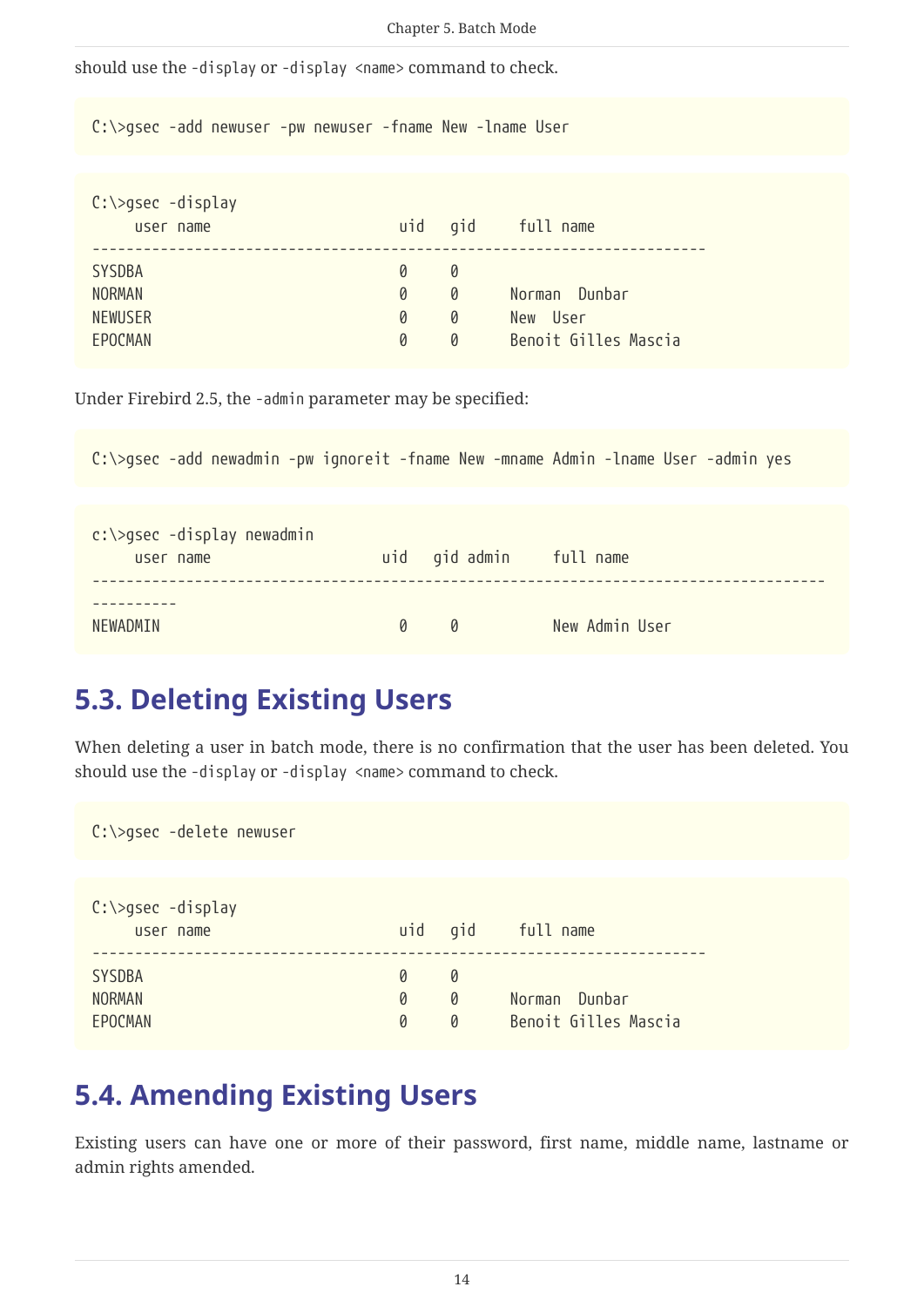```
C:\>gsec -modify norman -pw newpassword
 C:\>gsec -modify norman -mname MiddleName -fname Fred
 C:\>gsec -display
       user name uid gid full name
  ------------------------------------------------------------------------
 SYSDBA 0 0 0
 NORMAN 0 0 Fred MiddleName Dunbar
 EPOCMAN 0 0 Benoit Gilles Mascia
If you wish to remove one or more of a user's attributes, don't pass a (new) value for that attribute.
 C:\>gsec -modify norman -mname -fname -lname
 C:\>gsec -display
                                Chapter 5. Batch Mode
```
user name uid gid full name

EPOCMAN 0 0 Benoit Gilles Mascia

#### <span id="page-15-0"></span>**5.5. Version Information**

Now nobody knows who I am :o)

SYSDBA 0 0 NORMAN 0 0 0

------------------------------------------------------------------------

The version of gsec can be obtained using the -z command. However, note that it leaves you in interactive mode on completion. It doesn't exit like the other batch mode commands do, so you have to use the interactive quit command to exit. There is a way around this problem as shown in the following. The first part shows the problem — which still exists in Firebird 2.5.

```
C:\>gsec -z
gsec version WI-V1.5.0.4306 Firebird 1.5
GSEC>
```
The solution is to have a small file containing the command quit and force gsec to read this file when it needs user input, as follows.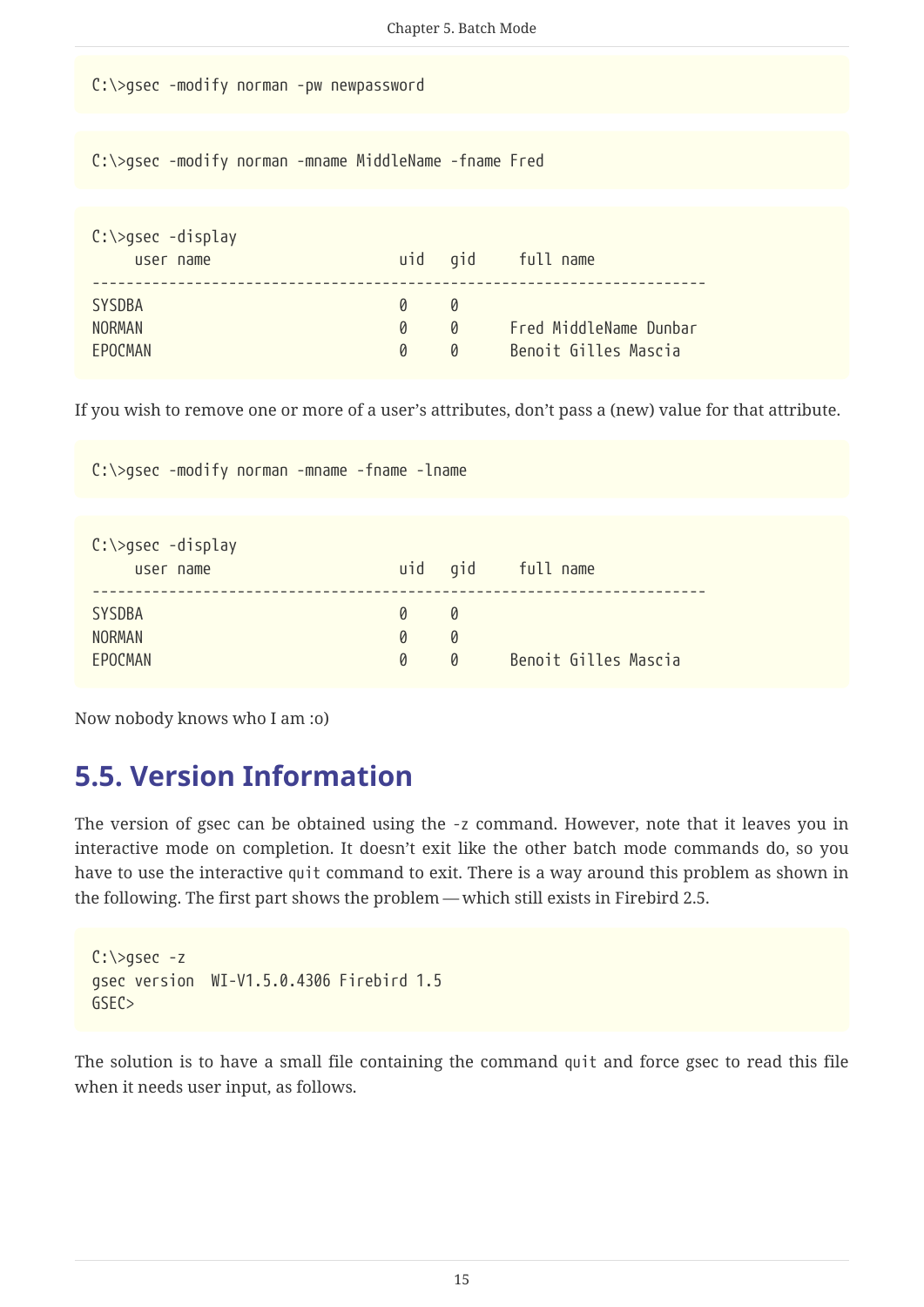```
C:\>copy con fred
quit
\overline{2}  1 file(s) copied.
```

```
C:\>gsec -z <fred
gsec version WI-V1.5.0.4306 Firebird 1.5
GSFCC: \>
```
This could be a good idea for any of the commands which leave you 'stuck' in the interactive mode when you thought you were running in batch mode. By redirecting input from a command file, gsec will read a line of text from that file any time it requires user input. By forcing it to read the quit command, you make it exit.



The -z command doesn't need a -user and -password, it will display the version details and then tell you that you don't have a username/password — but you can safely ignore this message.

### <span id="page-16-0"></span>**5.6. OS Admin Mapping**



f Firebird 2.5.

Since Firebird 2.1, Windows domain administrators have had *full* access to the user management functions. This meant that when an admin user connected to the server and then used gsec, they had the ability to modify any user account in the security database.

The functionality that allows Windows domain administrators to have *full* access to the user management functions of the Firebird's security database, can also be set using gsec on the command line as follows, by using the -mapping command. The command takes a parameter of set or drop accordingly.

C:/> gsec -mapping set

or:

C:/> gsec -mapping drop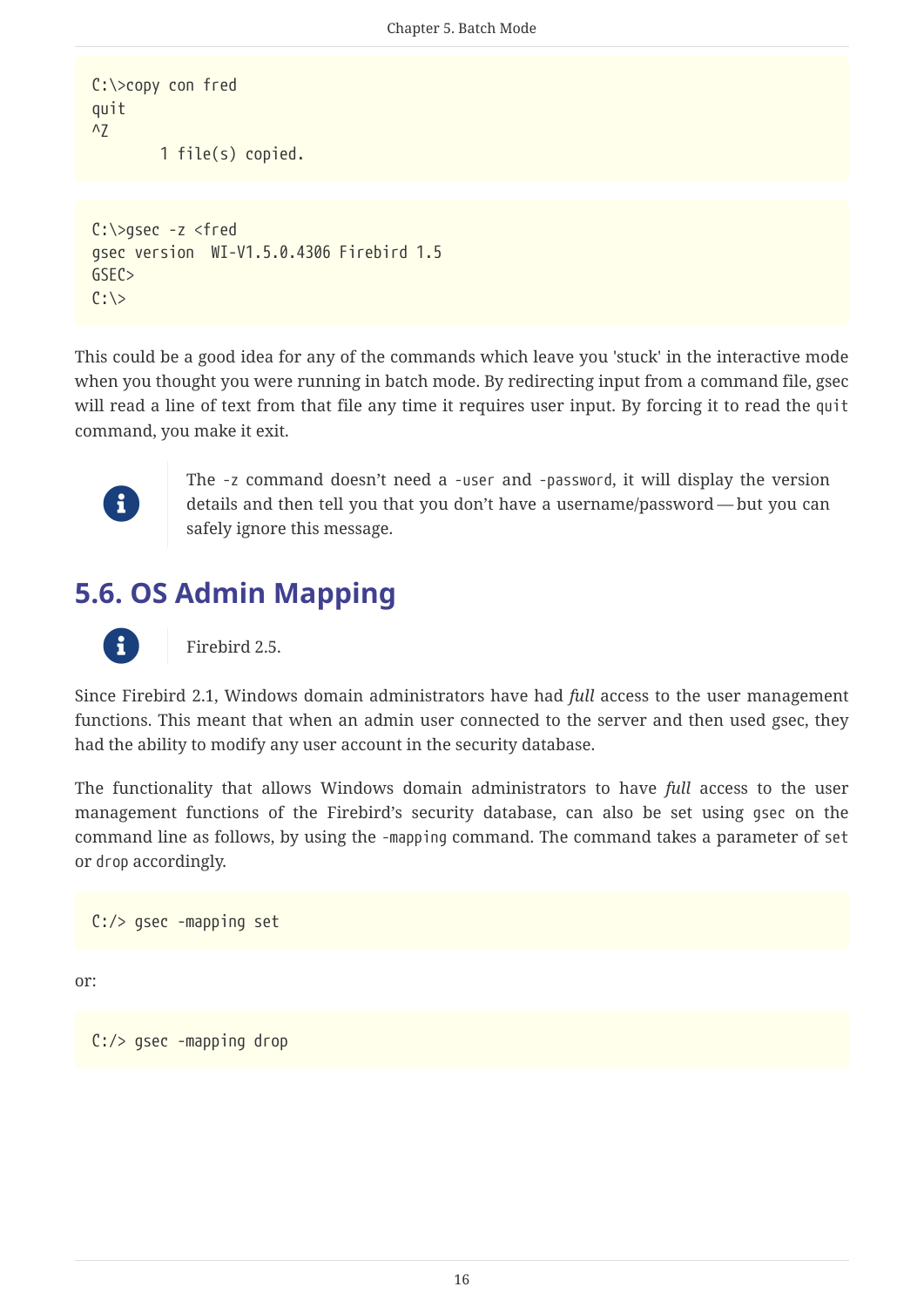## <span id="page-17-0"></span>**Chapter 6. Running Gsec Remotely**

Gsec can be used to administer the security database on a remote server. To do this you must supply the remote security database name on the command line as shown in the following example which connects my Windows XP client version of gsec to my Linux server named ganymede and allows me to manage the users on my Linux server.

```
C:\>gsec -database ganymede:/opt/firebird/security2.fdb
           -user sysdba -password masterkey
GSEC>
```


In the above example, I have split the full command line over two lines. This is to prevent it 'falling off' the right side of the page when this manual is rendered as a PDF document. The whole command should, indeed must, be typed on a single line.

Also note that if there are spaces in the database path, you must enclose the whole parameter in double quotes.

Once connected to the remote security database, you can manipulate users in the normal manner in either interactive or batch modes as described above.

The version of gsec provided in Firebird 2.0 can be used to maintain the security database on previous versions of Firebird and it is hoped, Interbase from version 6.0 upwards. However, from version 2.0 of Firebird, the format of the security database changed and because of this, gsec from an older version cannot be used to maintain the security database for Firebird 2.0 onwards.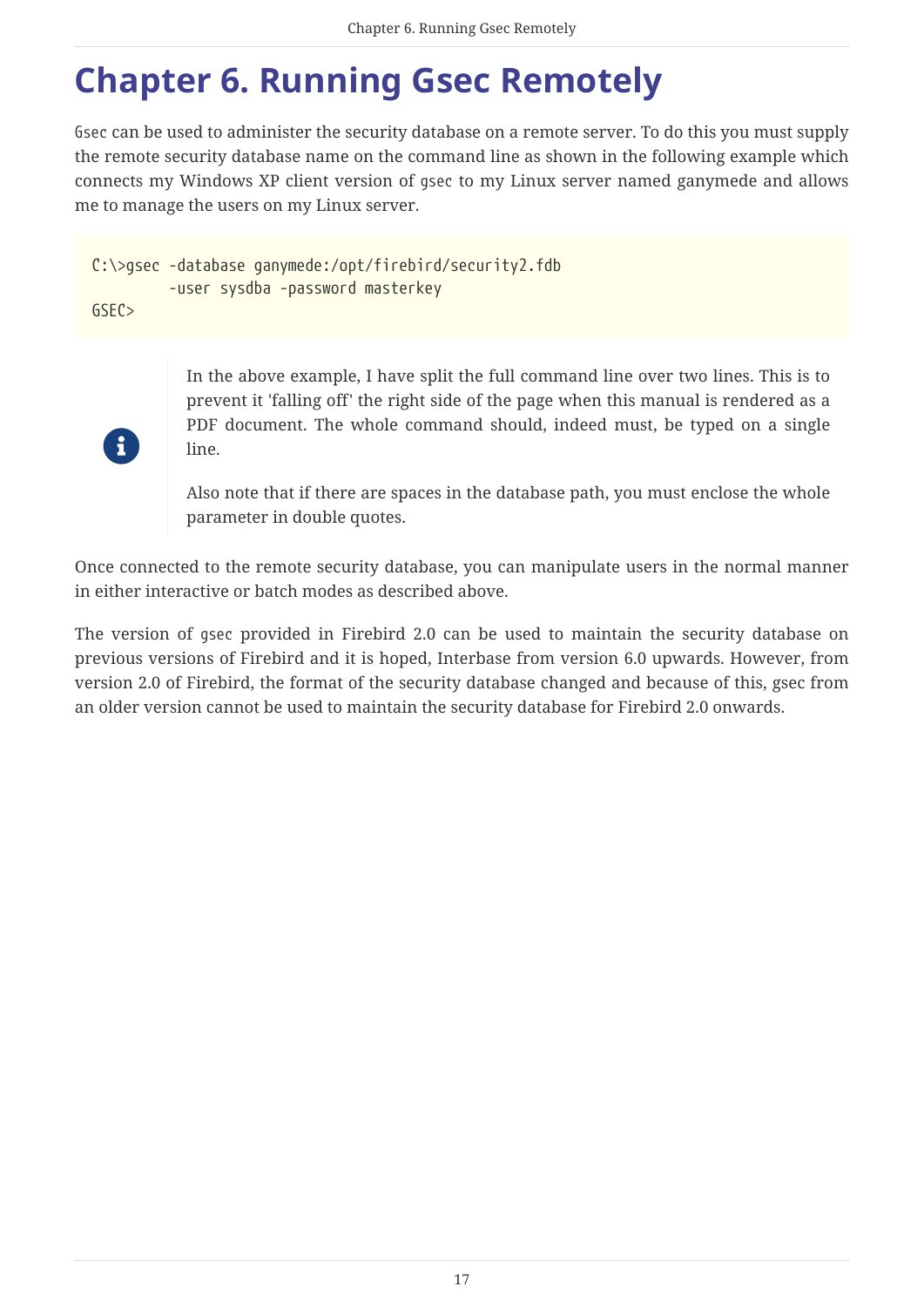## <span id="page-18-0"></span>**Chapter 7. Gsec caveats**

The following is a brief list of gotchas and funnies that I have detected in my own use of gsec. Some of these are mentioned above, others may not be. By collecting them all here in one place, you should be able to find out what's happening if you have problems.

### <span id="page-18-1"></span>**7.1. Normal Versus Privileged Users**

Only a privileged user can update the security database. Normal users can run the gsec utility, but can only list the contents under Firebird 1.5. The following shows what happens when trying to update the database when running gsec as a normal user.

```
C:\>gsec -user norman -password norman
GSEC> add myuser -pw mypassword
add record error
no permission for insert/write access to TABLE USERS
```
A normal users can only display details from the security database.

| C:\>gsec -user norman -password norman -display |   |   |                      |
|-------------------------------------------------|---|---|----------------------|
| user name                                       |   |   | uid gid full name    |
|                                                 |   |   |                      |
| <b>SYSDBA</b>                                   | n | N |                      |
| <b>NORMAN</b>                                   | Ø | g | Norman Dunbar        |
| EPOCMAN                                         | g | g | Benoit Gilles Mascia |



From Firebird version 2 onwards, there are slight changes to the above. Normal users are now able to change their own passwords and can no longer display details of other users that may be present in the security database.

The above user, running under Firebird 2.0 would see the following:

| $C:\zeta>g$ sec -user norman -password norman -display |  |                   |
|--------------------------------------------------------|--|-------------------|
| user name                                              |  | uid gid full name |
|                                                        |  |                   |
| NORMAN                                                 |  |                   |

### <span id="page-18-2"></span>**7.2. Differences Between Batch And Interactive Mode**

The gsec commands apply to both modes of operation, however, when running in batch mode, you must prefix the command name with a minus sign (-) or you will get an error message similar to the following: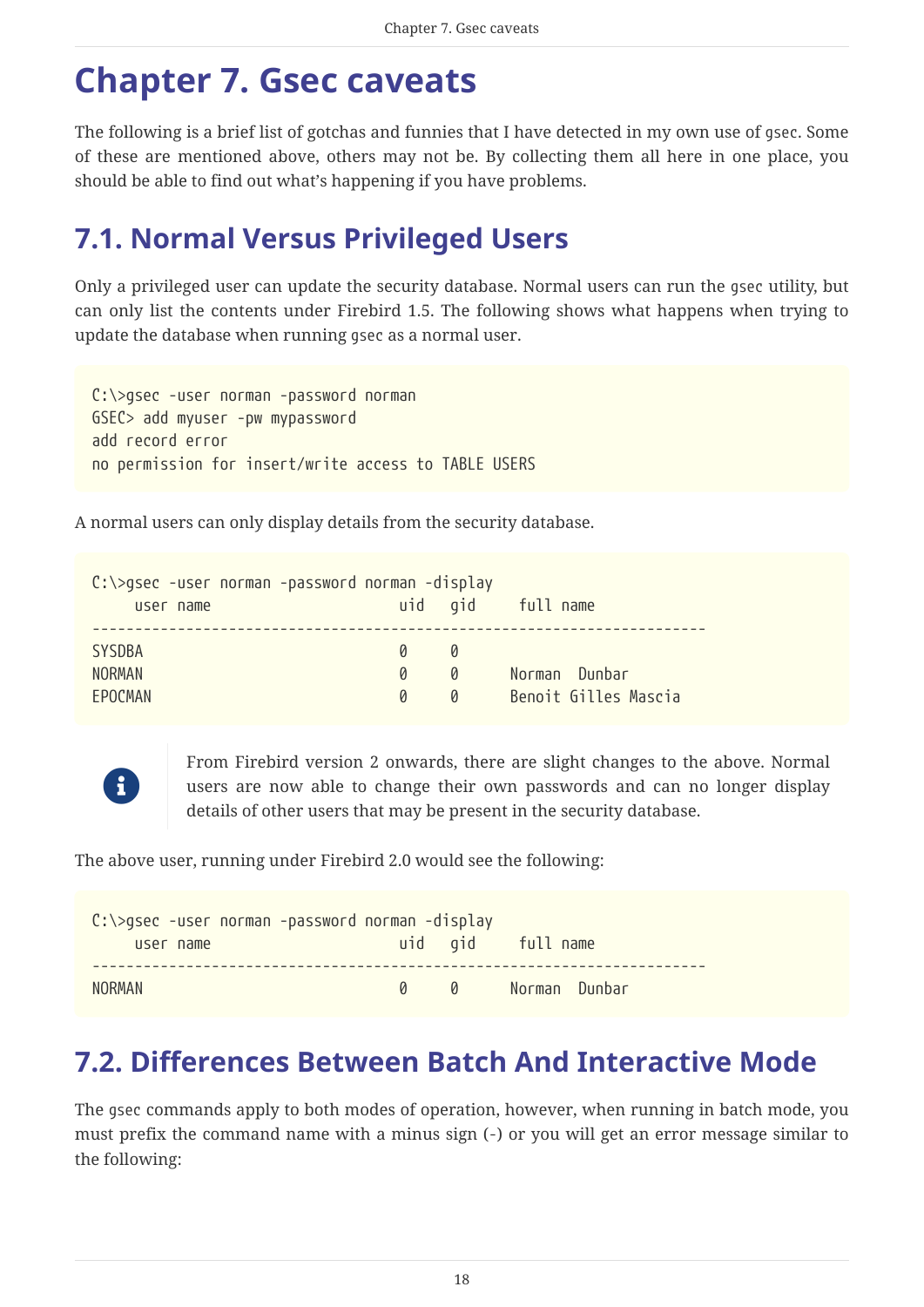```
C:\>gsec -user sysdba -password masterkey display
invalid parameter, no switch defined
error in switch specifications
GSEC>
```
Note also that you will be left in interactive mode when an error occurs. The correct command line should have a minus in front of the display command, as follows:

| $C:\$ gsec -user sysdba -password masterkey -display |               |               |                      |
|------------------------------------------------------|---------------|---------------|----------------------|
| user name                                            |               |               | uid gid full name    |
|                                                      |               |               |                      |
| <b>SYSDBA</b>                                        | $\mathcal{Q}$ | <sub>N</sub>  |                      |
| <b>NORMAN</b>                                        | Ø             | 0             | Norman Dunbar        |
| FPOCMAN                                              | n             | $\mathcal{Q}$ | Benoit Gilles Mascia |

This time, gsec performed its duties, displayed all known users and quit from the utility.



If environment variables ISC\_USER and ISC\_PASSWORD have been defined, and this isn't a very good idea for security reasons, gsec can be run without passing the -user or -password options.



 As with all of the command line utilities, it is best to use the version of the gsec utility that was supplied with your database.

### <span id="page-19-0"></span>**7.3. Batch Mode Exit Codes**

When running gsec under windows, you can trap the exit code in %ERRORLEVEL% and check it to determine the success or failure of the last command executed.

When your operating system is Unix — whatever flavour — the exit code is to be found in the \$? variable.

Unfortunately, using the version of gsec supplied with Firebird 1.5, it appears that gsec always exits with a zero and this makes it quite unsuitable to build into a properly error trapped batch script on either system. Sad but true.



From version 2.0 of Firebird, this has been corrected and an exit code of zero indicates success while non-zero values indicate failures.

### <span id="page-19-1"></span>**7.4. Errors In Batch Mode Swap To Interactive Mode**

Sometimes, when running in batch mode, an error condition in gsec will result in gsec switching over to interactive mode. This is not very useful if you started gsec in batch mode from a script, because your script will just sit there waiting on something to be typed.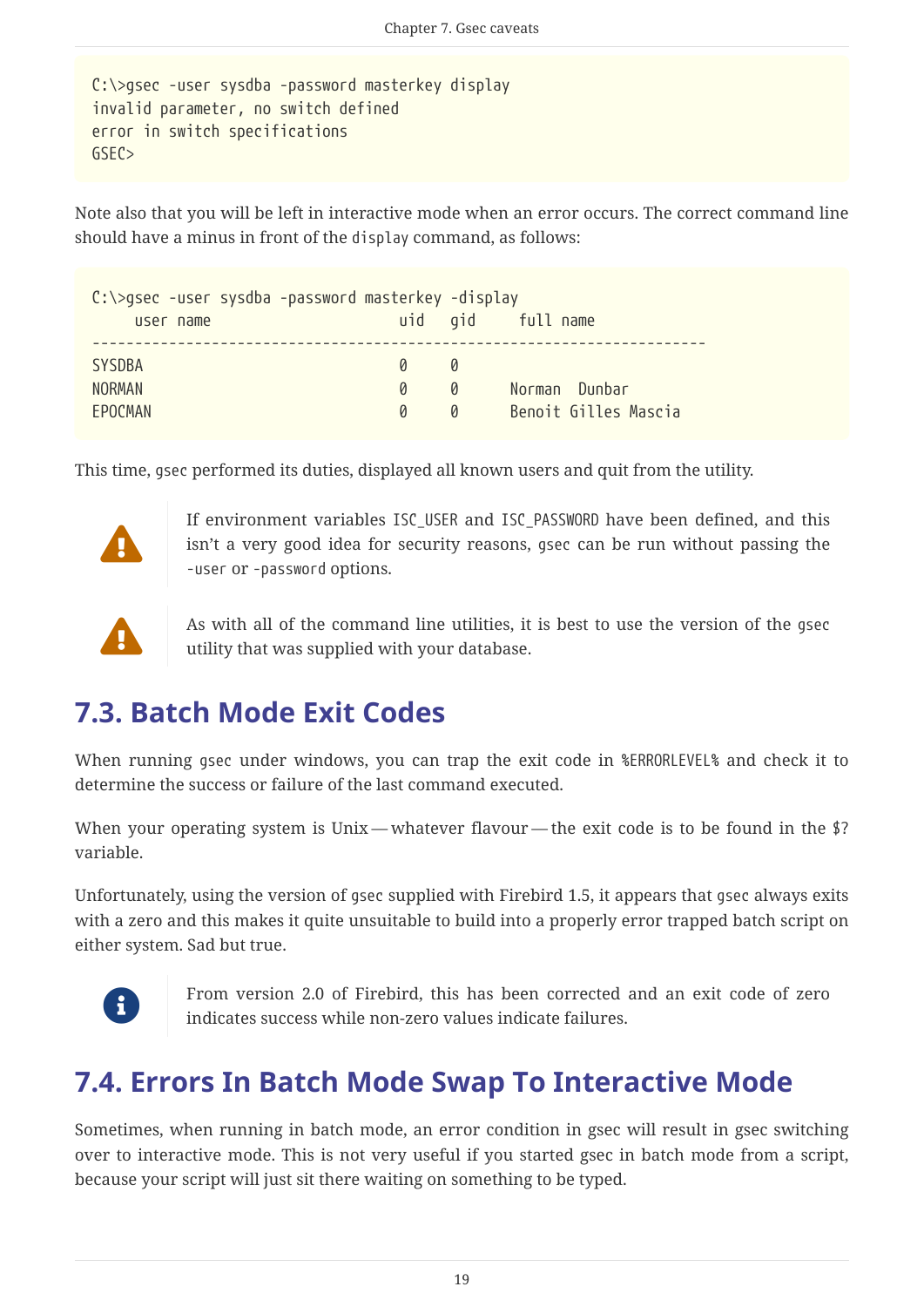### <span id="page-20-0"></span>**7.5. Potential Security Problems**

Up until Firebird 2.0, running *any* of the Firebird utilities with a password supplied on the command line meant that anyone logged on to the same server could call ps -efx|grep -i pass (or similar) and be able to see the SYSDBA or other passwords. From Firebird 2.0 this is no longer possible as Firebird now replaces the supplied password with spaces.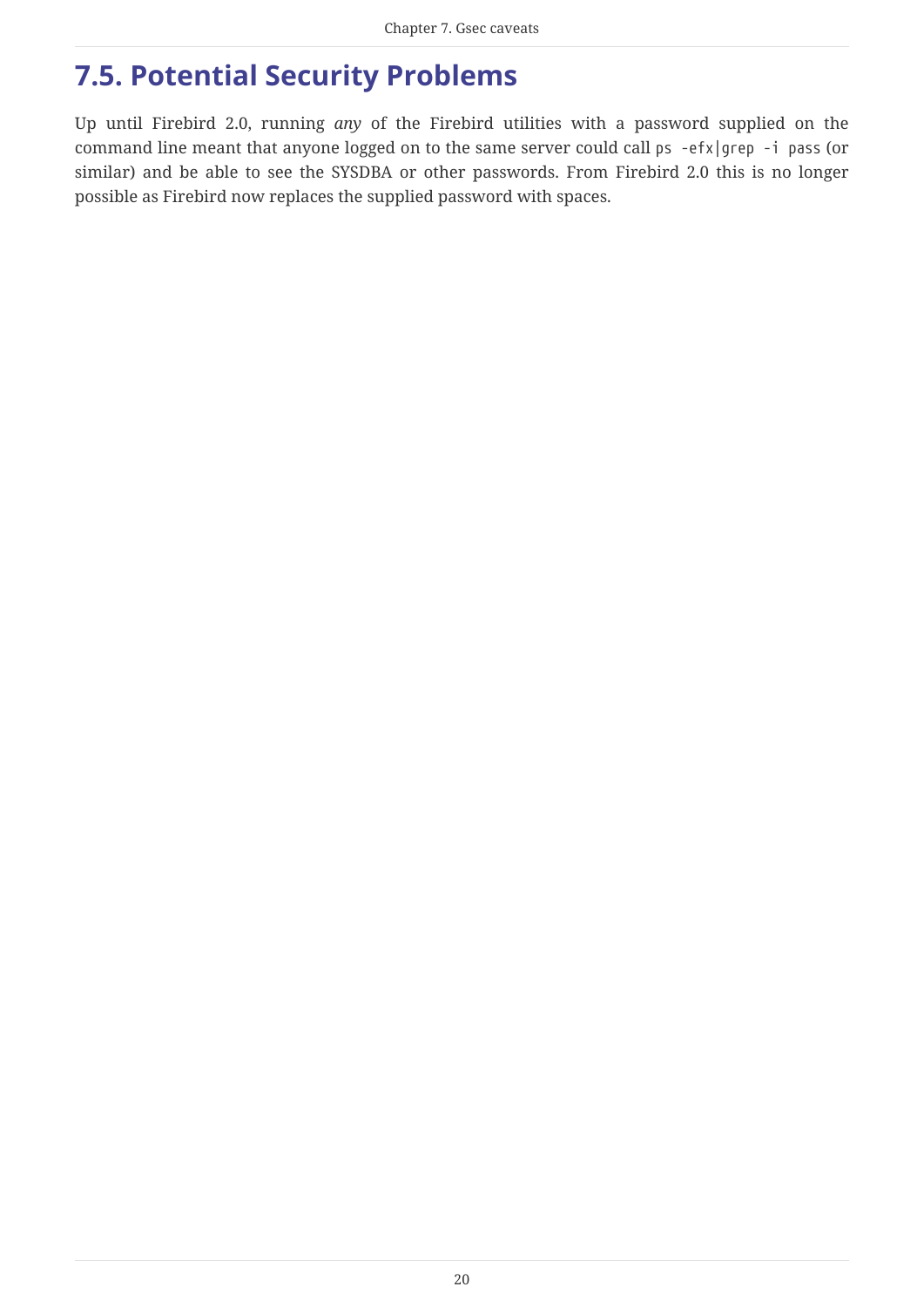## <span id="page-21-0"></span>**Appendix A: Document history**

The exact file history is recorded in the firebird-documentation git repository; see <https://github.com/FirebirdSQL/firebird-documentation>

#### **Revision History**

| 1.0 9 Nov<br>2004    |        | ND Created as a chapter in the Command Line Utilities manual.                                                                                           |
|----------------------|--------|---------------------------------------------------------------------------------------------------------------------------------------------------------|
| 1.1 19 Nov<br>2004   |        | ND Updated for Firebird 2.0.                                                                                                                            |
| 1.2 20 Oct<br>2009   |        | ND More minor updates and converted to a stand alone manual.                                                                                            |
| $1.3$ 05 Jan<br>2010 |        | ND Updated with details of Firebird 1.5 and Windows Vista not working when<br>using IPCServer protocol. Thanks to Helen Borrie for the fix information. |
| 1.4 11 Oct<br>2011   |        | ND Updated for Firebird 2.5.                                                                                                                            |
|                      |        | Spelling errors corrected.                                                                                                                              |
| 1.5 18 Jun<br>2020   | M<br>R | Conversion to AsciiDoc, minor copy-editing                                                                                                              |